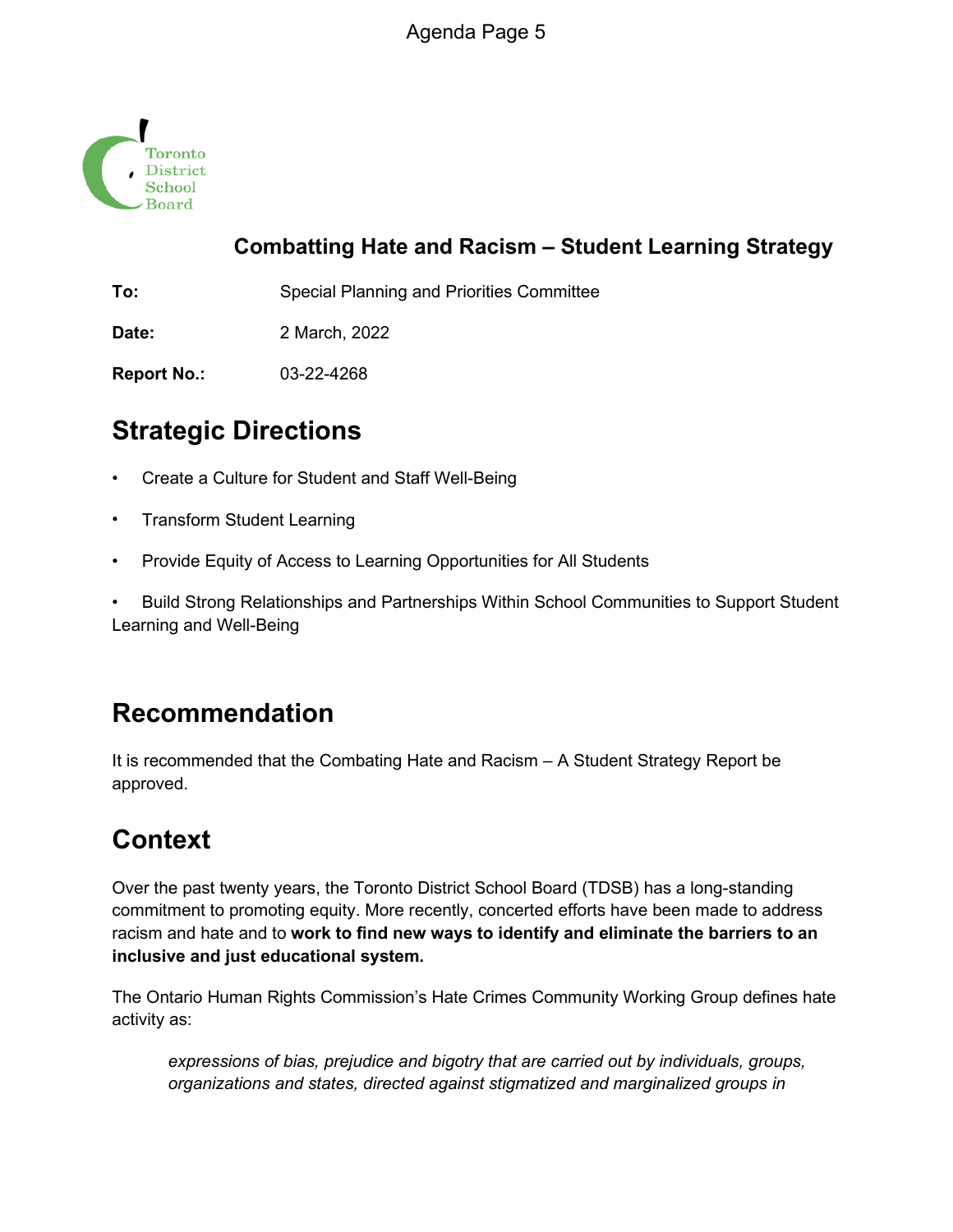*communities, and intended to affirm and secure existing structures of domination and subordination.*

*Hate involves abusive or threatening speech, writing, physicality and/or use of symbols that expresses hatred against a particular group, especially based on indigeneity, race, religion, disability, gender expression, or sexual orientation.*

Since the start of the pandemic, within Canada and globally there has been an alarming growth in incidents of hate and racism. In 2021, Statistics Canada released a report outlining how since the start of the COVID-19 pandemic reported hate crimes had increased by 37% (Moreau, 2021). Furthermore, online hate has no international boundaries. An article in The Guardian newspaper (2021) cited a 225% increase in online hate speech incidents in the UK after the first year of the pandemic (Milmo).

#### **DATA SHOWING RECENT STATISTICS**

The Toronto District School Board is one of the few district school boards collecting and reporting incidents of hate, racism and bias to the community. This data is collected from the Racism, Bias and Hate (RBH) reporting portal. The data collected must inform our actions as individuals, leaders, school/department staff, communities and result in systemic change in the TDSB.

#### **TDSB Reported Racism, Bias, and Hate Portal Data Sept 1, 2021 to Dec 31, 2021**

The TDSB data from the Racism, Bias and Hate (RBH) reporting portal ranging from *Sept 1, 2021 to Dec 31, 2021* which is the most recent data set from the TDSB Human Rights Office shows the following: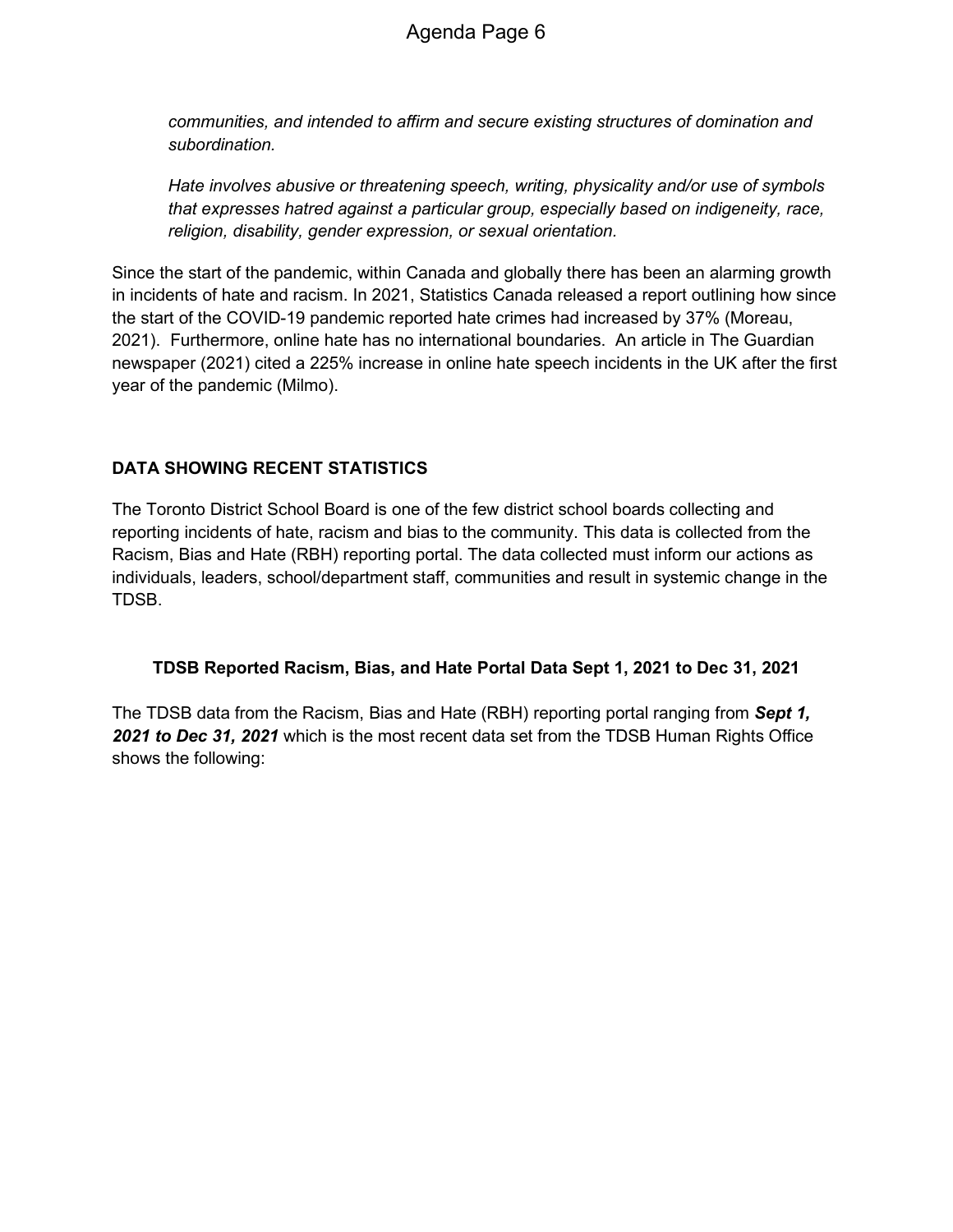

#### **TDSB Reported Racism, Bias, and Hate Portal Data Sept 1, 2021 to Dec 31, 2021 continued**

The data show acts of racism, hate and bias are predominately targeted against Black (54%) students and staff. The chart also shows concerning rates of racism, hate and bias against 2SLGBTQiS (21%) followed by Jewish (6%), East Asian (5%), South Asian (3%), Middle Eastern (2%) and Muslim (2%) identifying students and staff. This data is consistent with the trends in the TDSB's Annual Human Rights Report (2020). Adjustments are being made to the RBH portal to ensure there is clarity in reporting by identity. Further analysis of the data and more recent data will follow in the upcoming Human Rights Annual Report (2021). We acknowledge that as a system this data only paints a partial picture as there are still incidents of hate occurring that go unreported.

Students who identify as Black in the TDSB face the greatest incidents of racism, hate and bias as shown in the data from the RBH portal (54%). The research of James &Turner (2017) describes "the historic and systemic nature of anti-Black racism embedded in Canadian society and institutions – including Ontario's education system." Acts of anti-Black racism negatively impact student achievement, well-being and general sense of belonging as reflected in TDSB achievement, census and other perceptual data.

Prejudice and implicit bias are learned beginning at a young age. Most of the incidents of hate, bias and racism, reported in the TDSB are carried out by students, and thus it is incumbent on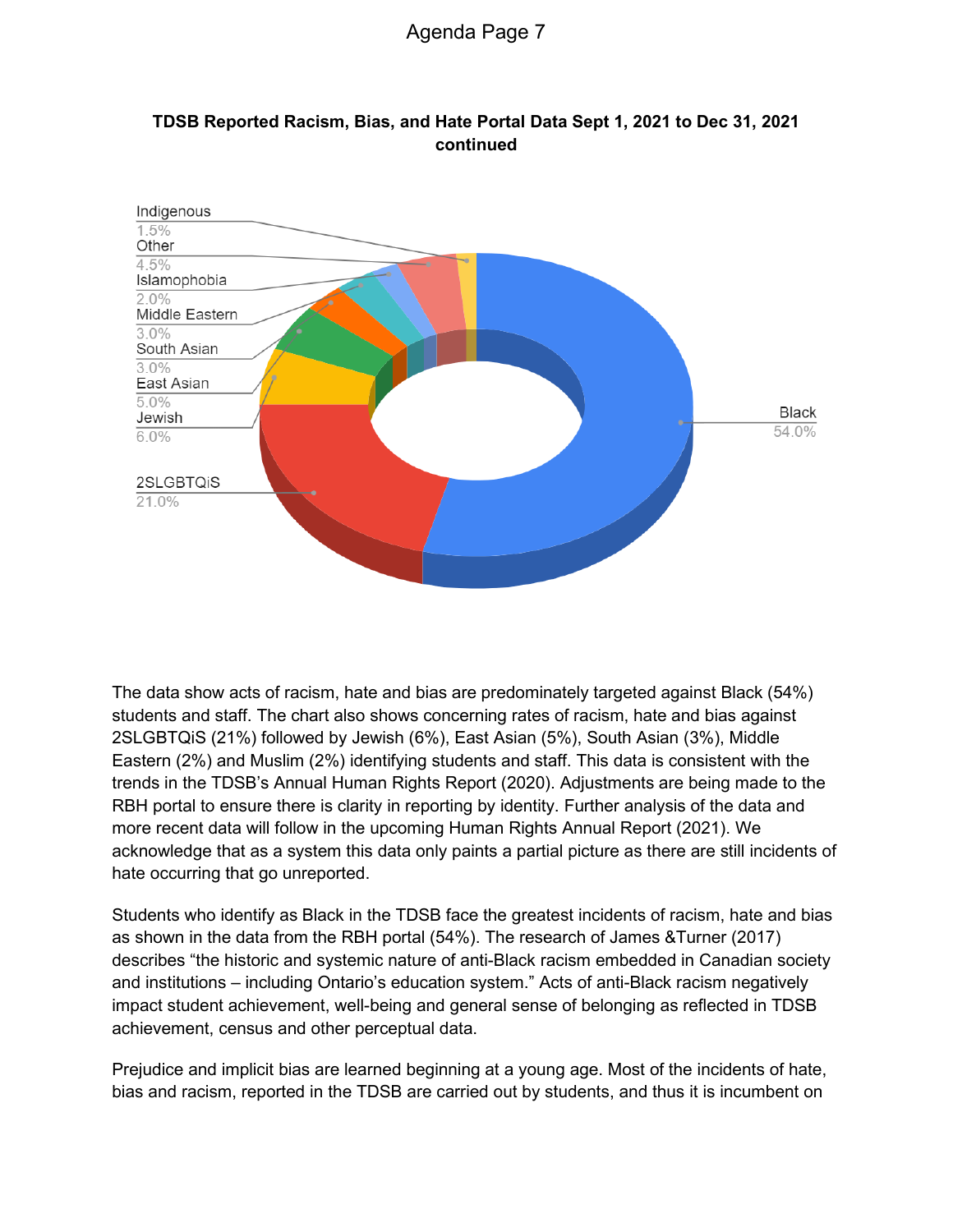the TDSB to focus greater attention on educating students to understand the current and historical roots of hatred, racism and intolerance. It is also important for students to understand our shared expectation that they contribute to maintain a safe and respectful school environment free of racism and hate for staff and students alike.

#### **COMBATTING HATE AND RACISM – STUDENT LEARNING STRATEGY**

The proposed student learning strategy is focused on student education and engagement in preventing and responding to hate and racism as a direct intervention which responds to the troubling data presented in this report.



#### Classroom Instruction

Hate and racism are learned and can be unlearned through instruction directly connected to the Expectations in the Ontario Curriculum. Frameworks such as TDSB's Supporting Educators and Students in Learning and Addressing Racism and Hate (2022) offer critical questions to guide and develop the conditions required in classrooms to begin these conversations. In addition, community educators such as *Facing History and Ourselves* offer examples of approaches to structuring this content and lessons which address topics such as identity, prejudice, racism, history, legacy, connections to current events and taking action. While learning about racism and hate it is important to ensure an understanding of why we must create more equitable learning environments. It is critical to ensure that students have an opportunity to share their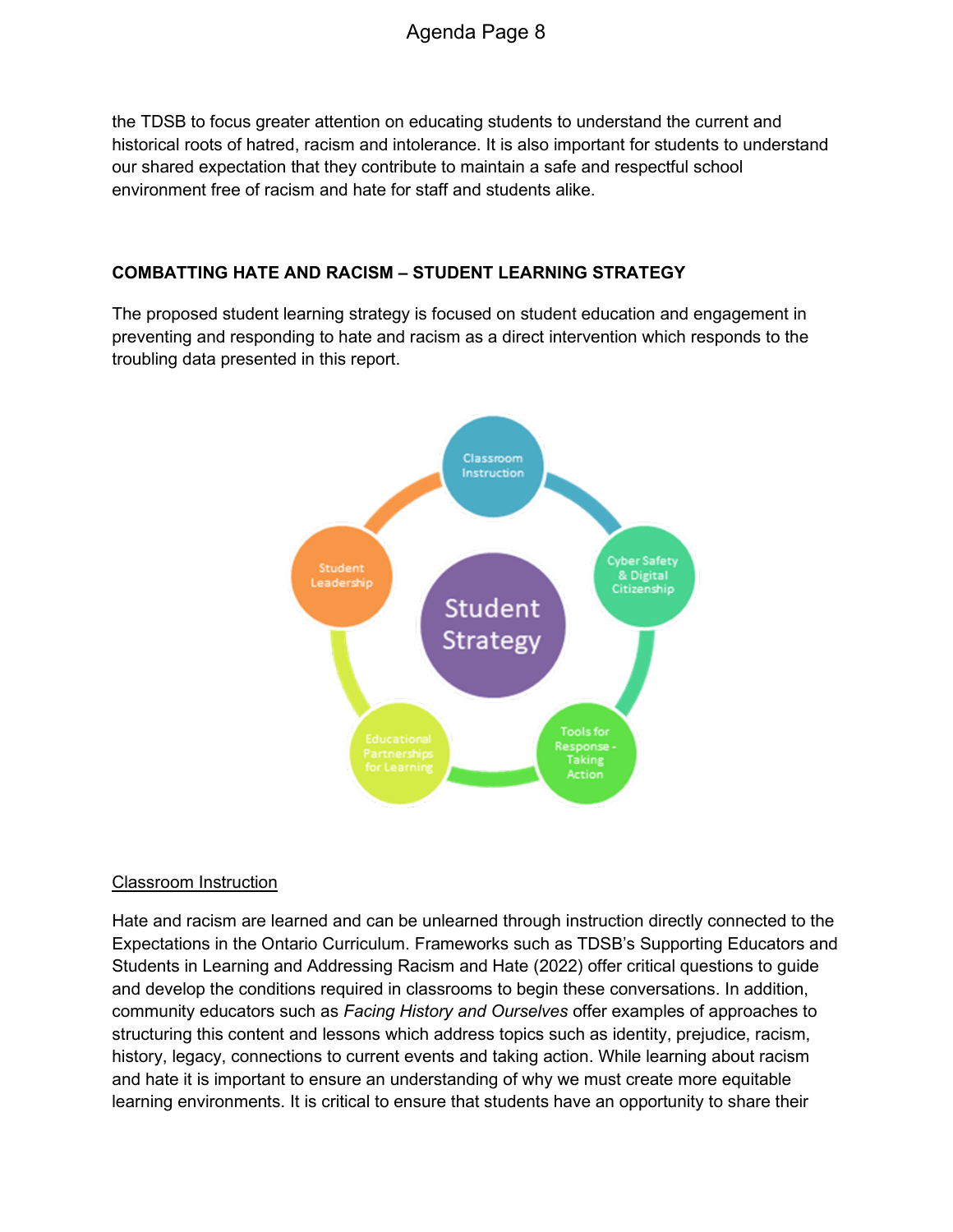identities and learn about others' identities in positive and affirming ways that are not defined by hate and racism. This work in classrooms must begin with affirmation and goes beyond pain and struggle. TDSB will identify expectations across subjects and courses where students' lived experiences and identities should be integrated into the teaching of the Ontario Curriculum. This includes, but is not limited to, teaching about colonization, genocide, transatlantic enslavement of African Peoples, Holocaust, and internment of Asian Canadians. In this approach, classrooms become learning environments where students learn collectively about historical as well as current day experiences of hate and racism so that they can recognize and develop the skills to combat these various forms when they occur in their lives. Every student must feel seen, heard, respected, and understood by both their peers and educators. They also need to develop the skills to tackle, report and respond to hate and racism.

TDSB offers courses to help affirm students intersecting identities as well as better understand racism, hate, intolerance and oppression. These courses include:

Genocide: Grade 11 Genocide and Crimes Against Humanity course (CHG 381)

Black Studies Courses: Politics in Action (CPC301); Equity & Social Justice: From Theory to Practice (HSM4M1); Deconstructing Anti-Black Racism (IDC4U); to name a few.

Courses with an Indigenous Focus and Perspectives: There will be consultation with the Urban Indigenous Education Centre staff and Elders with regards to offering Indigenous focused courses to more students.

A review of the current courses offered is being undertaken to determine which other courses should be added to the secondary course offerings to support learning about historical and contemporary perspectives to combat racism and hate. As well a continued effort to advocate for courses like these to become compulsory.

Expectations:

- Courses will be offered in 50% of secondary schools in Semester 1, 2022

#### Cyber Safety & Digital Citizenship

The COVID pandemic has increased the number of hours most students have spent online academically, socially, and for entertainment. According to the Government of Canada "too many people and communities in Canada are harmed and victimized by hate speech, which is often amplified and spread online<sup>1</sup>." Exposure to hate is one of the current risks to students when they engage online. In a digital world, students must be taught to think critically and to analyze multiple, often conflicting perspectives as they navigate online, consume and produce content online. The Ontario Curriculum for Language Grades 1 to 8 (2006) did not contemplate

<sup>1</sup> www.canada.ca/en/department-justice/news/2021/06/government-of-canada-takes-action-to-protectcanadians-against-hate-speech-and-hate-crimes.html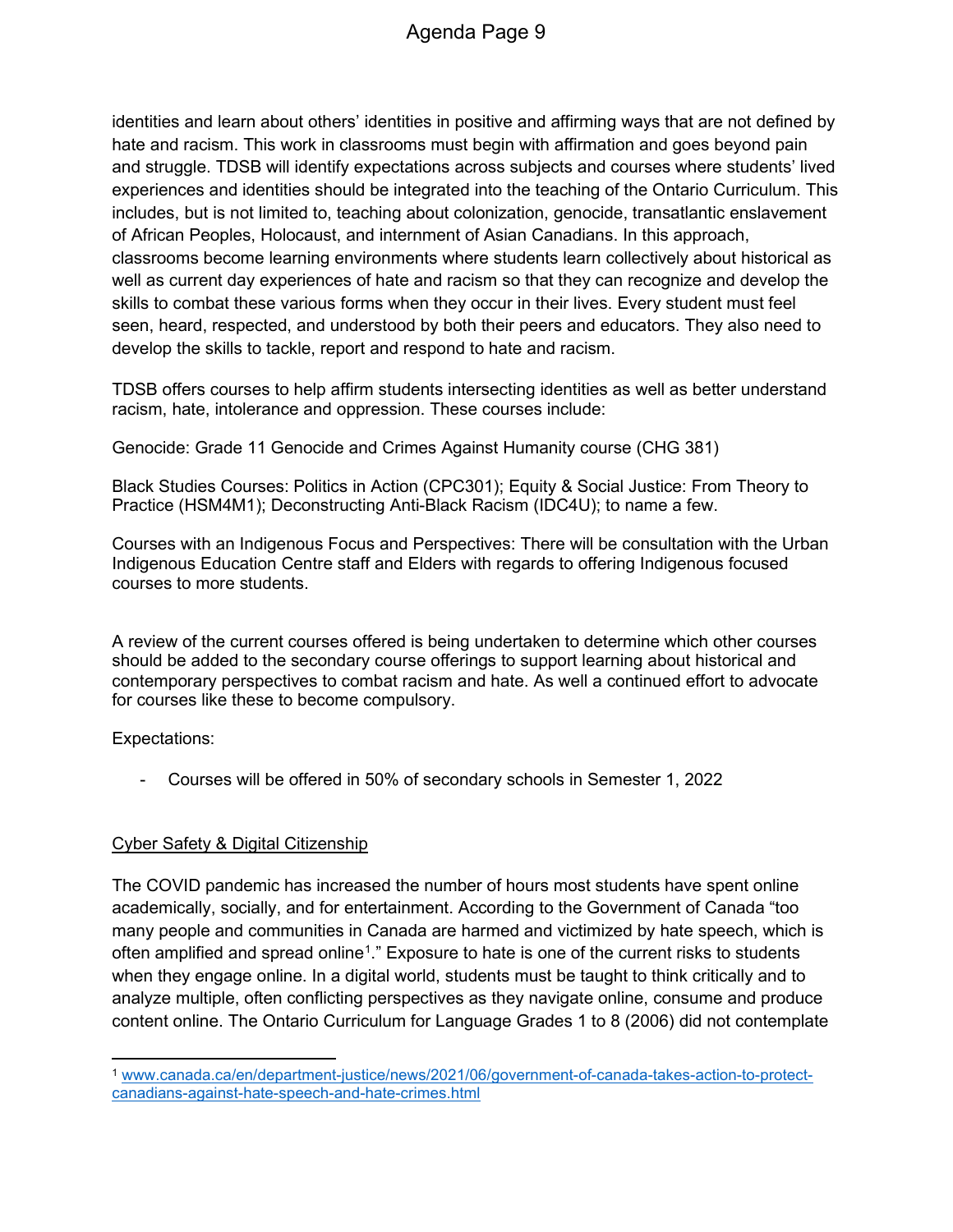expanded access and engagement in online gaming and social media among younger students when the expectations were written in the Media Literacy Strand of Language in 2006. The Health and Physical Education Curriculum, Grades 1 to 8 (2019), has expectations which will be useful in addressing issues of cyber safety, bullying and the propagation of hate and racism online.

#### Expectation:

- Teaching of online safety and digital citizenship in the context of raising awareness about hate and racism takes place, connected to the curriculum, once resources are developed and/or curated.

#### Tools for Response – Taking Action

Both students and staff require tools and strategies to respond to racism, hate, bullying, and other injustices in a manner that reduces impact on those targeted and reflects a sincere and active commitment to ensuring a culture of respect for human rights in the school. The skills needed to identify an act of hate and discrimination and intervene with or on behalf of someone being attacked can be learned so that students are better able to identify when and how to intervene when they encounter these situations in their daily life. Healthy school communities exist when everyone is committed to challenging racism and discrimination in all its forms rather than being a bystander or waiting for others to act.

#### Expectation:

Student leadership teams will participate in training to identify acts of hate and discrimination and learn strategies to intervene in the first year of this strategy supported by Learning Centres and centrally assigned staff.

#### Student Leadership

The TDSB has identified and promoted student voice and engagement in their learning. Here too, student leadership holds tremendous potential to create safer, more inclusive and respectful learning and working environments in schools by raising awareness among their peers, planning student events, creating resources and influencing learning in the school. Schools and Learning Networks will invest in the development of student leaders who will inform the development of classroom learning and student engagement activities designed to respect diversity and promote equity and justice.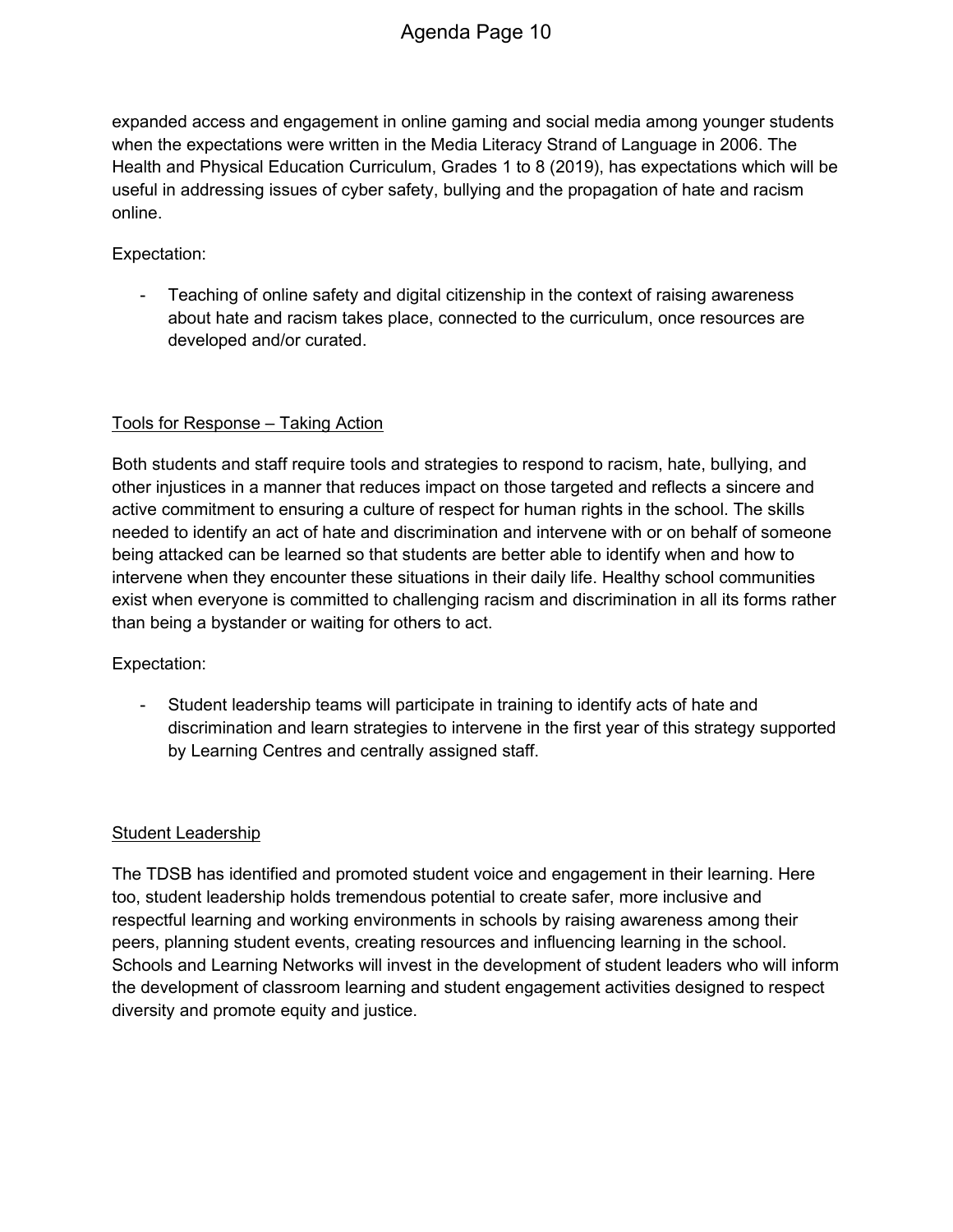#### Expectation:

Learning Network Superintendents and Learning Centre Coaches will work with school leaders to develop student leaders in each school.

#### Educational Partnerships

Student learning occurs in many ways both inside and outside of the classroom and school. Since the start of the COVID Pandemic, students have participated in virtual learning experiences facilitated by educational partners. Approved presentations will contribute to important topics from a community perspective and centres the lived experiences of individuals on issues of identity, discrimination and histories. Resources from other levels of government, such as The City of Toronto, will be also be utilized where appropriate. External presentations must be grounded in classroom teaching on the topics addressed to ensure that students have multiple opportunities to develop a complex understanding of the issues and topics raised.

#### Expectation:

- External presentations and learning opportunities be integrated proactively into school assemblies and classroom learning.

#### Caregiver Engagement and Learning

Children are greatly influenced beginning at a young age by the values and attitudes of their closest caregivers. It has been established that parent/guardian engagement in a child's education has positive impacts on their learning and well-being. Their engagement in combatting hate, racism and promoting respect for human rights is a necessary component of eliminating it from our schools. Staff will collaborate with caregivers to offer learning opportunities for caregivers, and where possible, students and their families. The content for the learning will focus on the areas represented in the data presented from the Racism, Bias and Hate portal.

Expectation:

- Caregiver/Family learning sessions will begin in April 2022.

#### **CONCLUSION**

The primary goal of a strategy which focuses on investing in students' learning about hate and racism is to quickly improve student-to-student interactions and school climates. However, every member of a school community has responsibility for promoting and protecting each other's human rights. It is incumbent upon the senior team, principals and vice-principals and school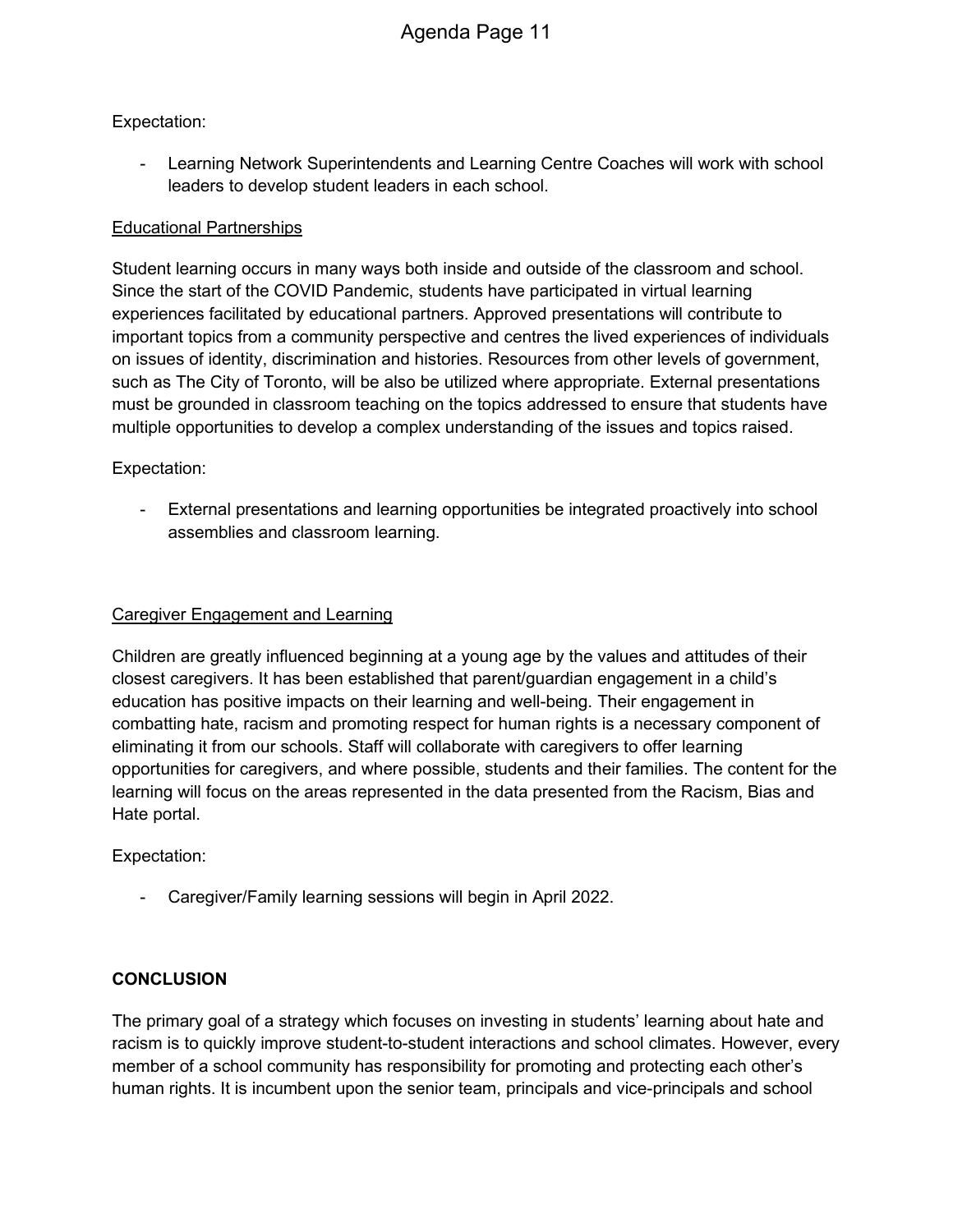staff to proactively and consistently take action to create the conditions in classrooms, and in the school environment, where all identities are affirmed and respected and the human rights of each individual (student, staff, parent, community member) is promoted. In fact, as staff it is our legal, moral and professional responsibility to do so.

This strategy will continue to be complemented by opportunities for professional learning for staff in developing critical consciousness, and the requisite knowledge of colonization, anti-Indigenous racism, anti-Asian racism, anti-Black racism, Antisemitism, Islamophobia, and all other forms of discrimination.

Sadly, the elimination of racism and hate must be an ongoing priority and consistent focus because of its roots in white supremacy and a history of colonization. Currently, raising discussions about eliminating hate, racism and oppression are often met with resistance. These responses are likely to continue therefore staff and the board must recognize the complexity of pursuing equity and eliminating racism and hate and the pressures associated with competing interests, and maintaining aspects of the status quo.

This Student Strategy for Combatting Hate and Racism will not address the racism and oppression that have contributed to historical and current disproportionalities and disparities evident in TDSB's student achievement data (e.g., Indigenous, Black, Latinx students). Different strategies will be required to address the systemic manifestations of racism and discrimination impacting staff and students. It is likely that this change process will continue to be complex, prompt reflection on power and privilege and necessary to eliminate racism and hate between and among individuals, groups and systemically.

Collectively our moral purpose is clear and our resolve unwavering. Our mandate and message to the TDSB community must be that hate and racism in any form has no place in schools and workplace. This strategy allows us to take an important step forward towards this goal.

## **Action Plan and Associated Timeline**

| <b>Action</b>                                                                         | <b>Timeline</b>             |
|---------------------------------------------------------------------------------------|-----------------------------|
| Ongoing Professional Learning in Indigenous Education and Truth and<br>Reconciliation | $\vert$ Fall 2022 – ongoing |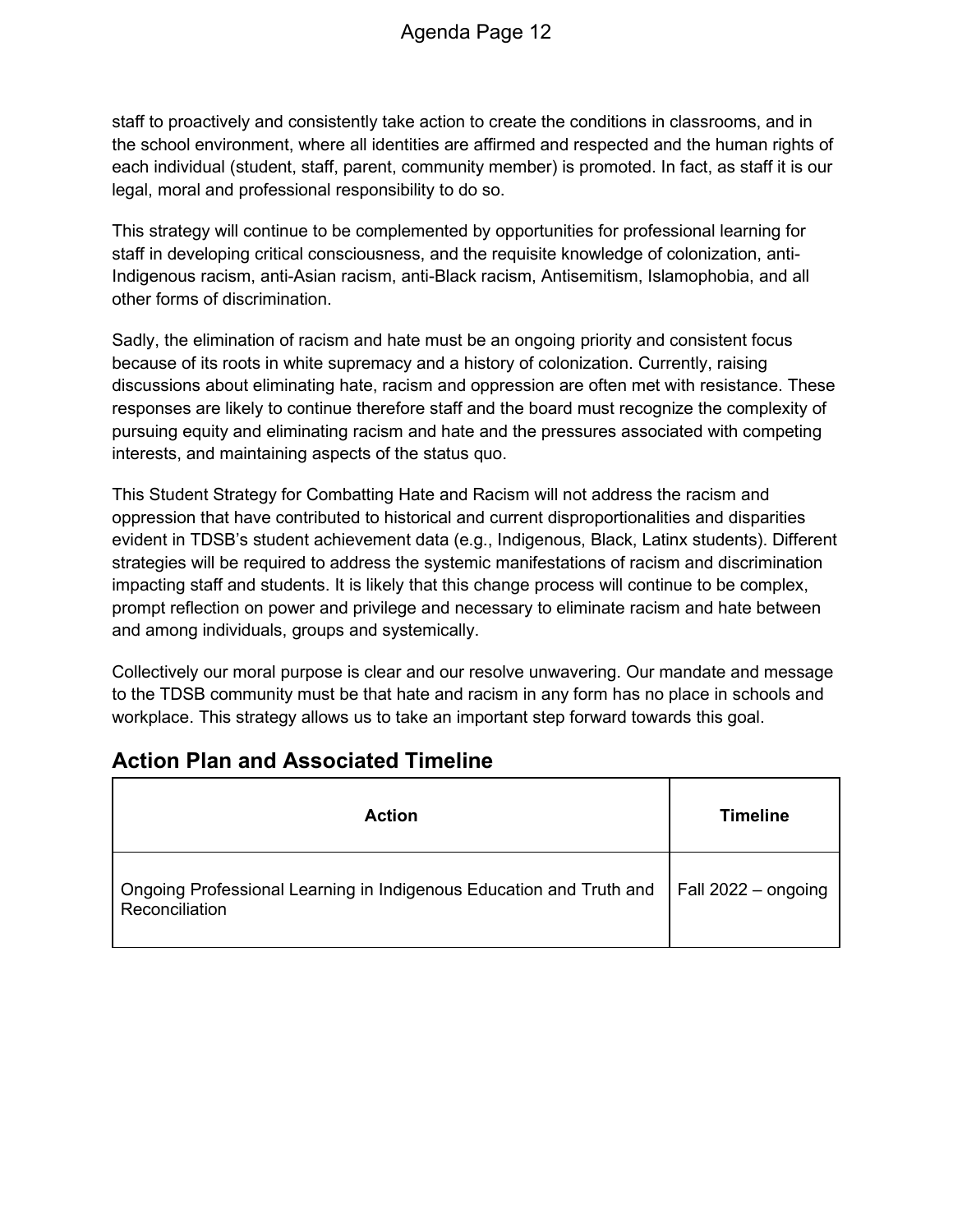| Centre of Excellence for Black Student Achievement<br><b>Educators</b><br>Addressing Anti-Black Racism: Facilitating, Interrupting,<br>Disrupting (three-part series)<br><b>Black Student Success and Excellence Foundational Series</b><br>$\bullet$<br>(four-part series)<br><b>Students</b><br>Identity Loss and Formation: In Conversation with Lawrence Hill<br>(four-part series)<br>Saturday Black Study Courses- Politics in Action CPC 301 &<br>Social Justice from Theory to Practice (HSM 4M1) | February 2022 -<br>ongoing    |
|-----------------------------------------------------------------------------------------------------------------------------------------------------------------------------------------------------------------------------------------------------------------------------------------------------------------------------------------------------------------------------------------------------------------------------------------------------------------------------------------------------------|-------------------------------|
| Professional Learning on Antisemitism with Senior Team (Bernie<br>Farber & Len Rudner) with plans for further offerings in March/April                                                                                                                                                                                                                                                                                                                                                                    | January 2022 -<br>Ongoing     |
| Discussion with Parents of Black Children                                                                                                                                                                                                                                                                                                                                                                                                                                                                 | February 2022                 |
| Panel Discussion Centring the Multiplicities of Muslim Identities and<br>Experiences in Education with Senior Team with plans for further<br>offerings in March/April                                                                                                                                                                                                                                                                                                                                     | February 2022 -<br>Ongoing    |
| The Urban Indigenous Education Centre to continue to develop<br>curriculum resources on Anti-Indigenous Racism                                                                                                                                                                                                                                                                                                                                                                                            | February 2022 -<br>Ongoing    |
| Curriculum resource <b>Addressing Hate and Racism in Schools</b> on internal<br>Equity, Anti-Racism & Anti-Oppression website and external Building<br><b>Critical Consciousness website.</b>                                                                                                                                                                                                                                                                                                             | February 2022 -<br>Ongoing    |
| Learning Network/Learning Centre Writing Teams established &<br>Training begins                                                                                                                                                                                                                                                                                                                                                                                                                           | March $1 -$ March<br>12, 2022 |
| Launch a Student ThoughtExchange on Racism, Hate and Bias                                                                                                                                                                                                                                                                                                                                                                                                                                                 | March 21, 2022                |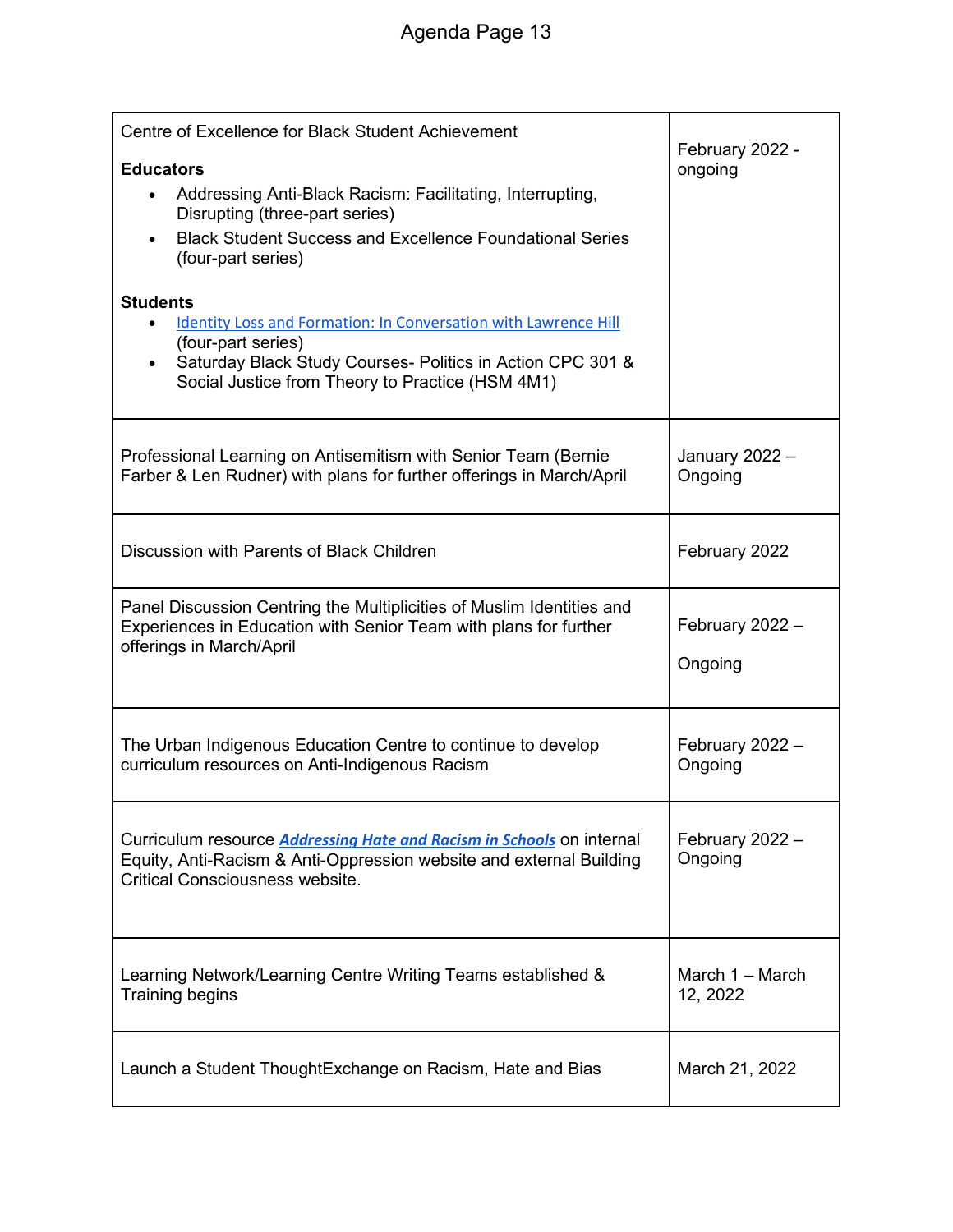| Professional Learning Courses - Anti-Asian Racism                                                                                                                                | <b>Courses Begin</b><br>March 28 - March<br>30, 2022 |
|----------------------------------------------------------------------------------------------------------------------------------------------------------------------------------|------------------------------------------------------|
| Professional Learning Courses - Understanding Judaism and Jewish<br><b>Cultures</b>                                                                                              | <b>Courses Begin</b><br>March 28 - March<br>30, 2022 |
| Professional Learning Courses - Understanding Islam and Muslim<br><b>Cultures</b>                                                                                                | <b>Courses Begin</b><br>March 28 - March<br>30, 2022 |
| Request to Present to the Parent Involvement Advisory Committee                                                                                                                  | March or April 2022                                  |
| Provide Supports for Secondary Schools Offering the Genocide<br>Course, Black Studies Courses, Indigenous English Courses in<br>Schools (e.g., professional learning, resources) | March $28 -$ June<br>2022                            |
| Liberation75 Holocaust Education Opportunities for Staff                                                                                                                         | April 2022                                           |
| EnVision Conference for elementary and secondary 2SLGBTQIS<br>students and their allies                                                                                          | March 29 and<br>March 30, 2022                       |
| Resource for Building Critical Consciousness and Extending Student<br>Learning - Palestinian Identities                                                                          | June - Ongoing                                       |
| Caregiver/Family learning sessions are being organized through the<br><b>TDSB Parent and Community Engagement Office</b>                                                         | April 2022 -<br>Ongoing                              |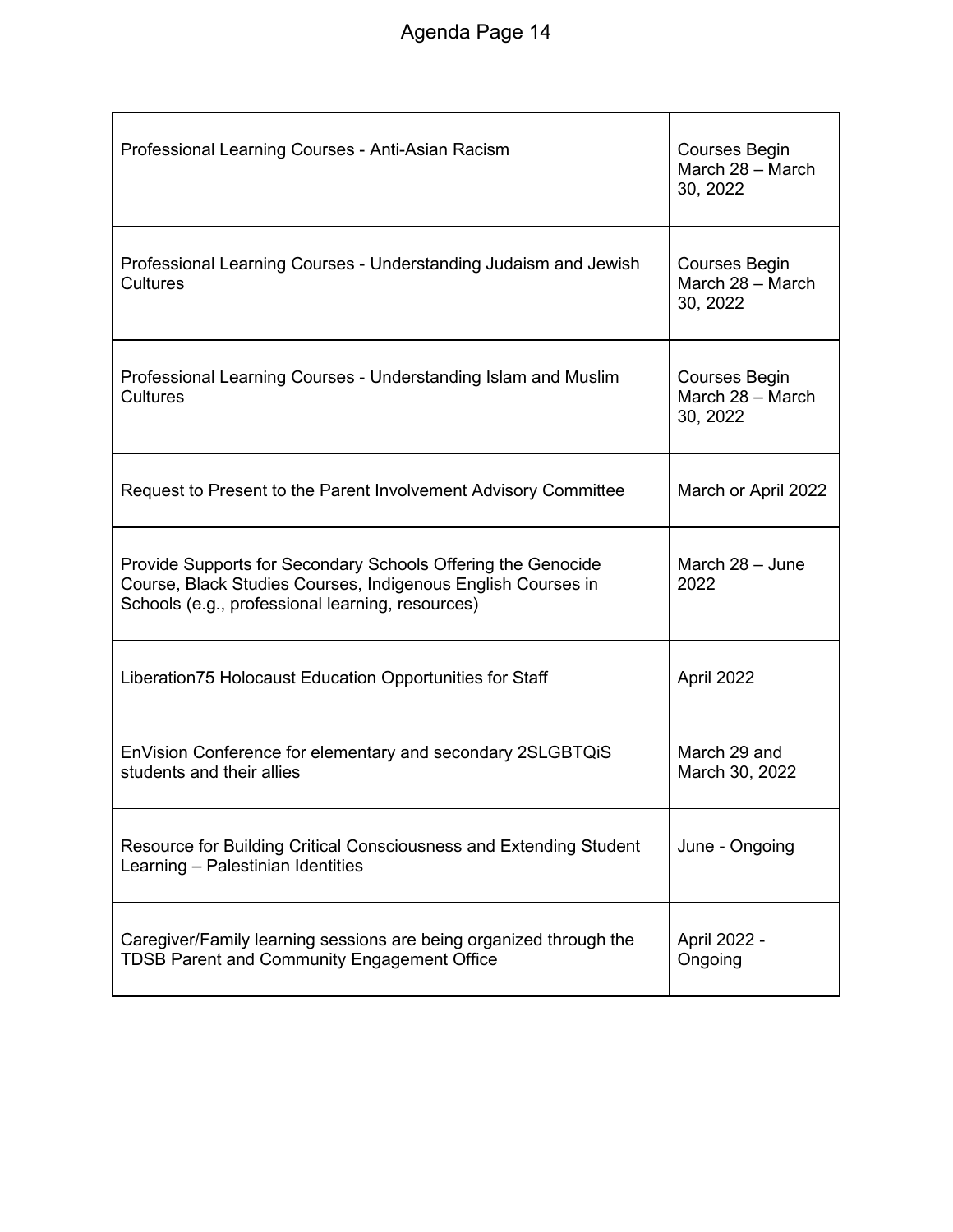## **Resource Implications**

A funding proposal will be included in the 2022-2023 Budget including increased staffing and funding for resources where needed.

# **Communications Considerations**

There is a multi-phase process in place to create a public page which documents the progress towards TDSB's efforts in local schools and at the system level towards combatting racism and hate in all its forms and other equity initiatives within the TDSB.

# **Board Policy and Procedure Reference(s)**

P037 Equity, P031 Human Rights, PR515 Workplace Harassment Prevention and Human Rights, PR728 Reporting and Responding to Racism and Hate Incidents

# **Appendices**

Appendix A – TPS Hate Statistics (2020)

## **References**

.

"Canada's Anti-Racism Strategy." *Government of Canada*, 24 Feb. 2022, https://www.canada.ca/en/canadian-heritage/campaigns/anti-racism-engagement.html

Commission to the European Parliament, et al. *EU Strategy on Combating Antisemitism and Fostering Jewish Life (2021-2030)*. European Commission, October 2021, https://ec.europa.eu/info/sites/default/files/eu-strategy-on-combating-antisemitism-and-fosteringjewish-life\_october2021\_en.pdf

"February is Black History Month." *Facing History and Ourselves*, 24 Feb. 2022, https://www.facinghistory.org/

Housefather, A. *Taking Action to End Online Hate: Report of the Standing Committee on Justice and Human Rights*. Government of Canada, 2019.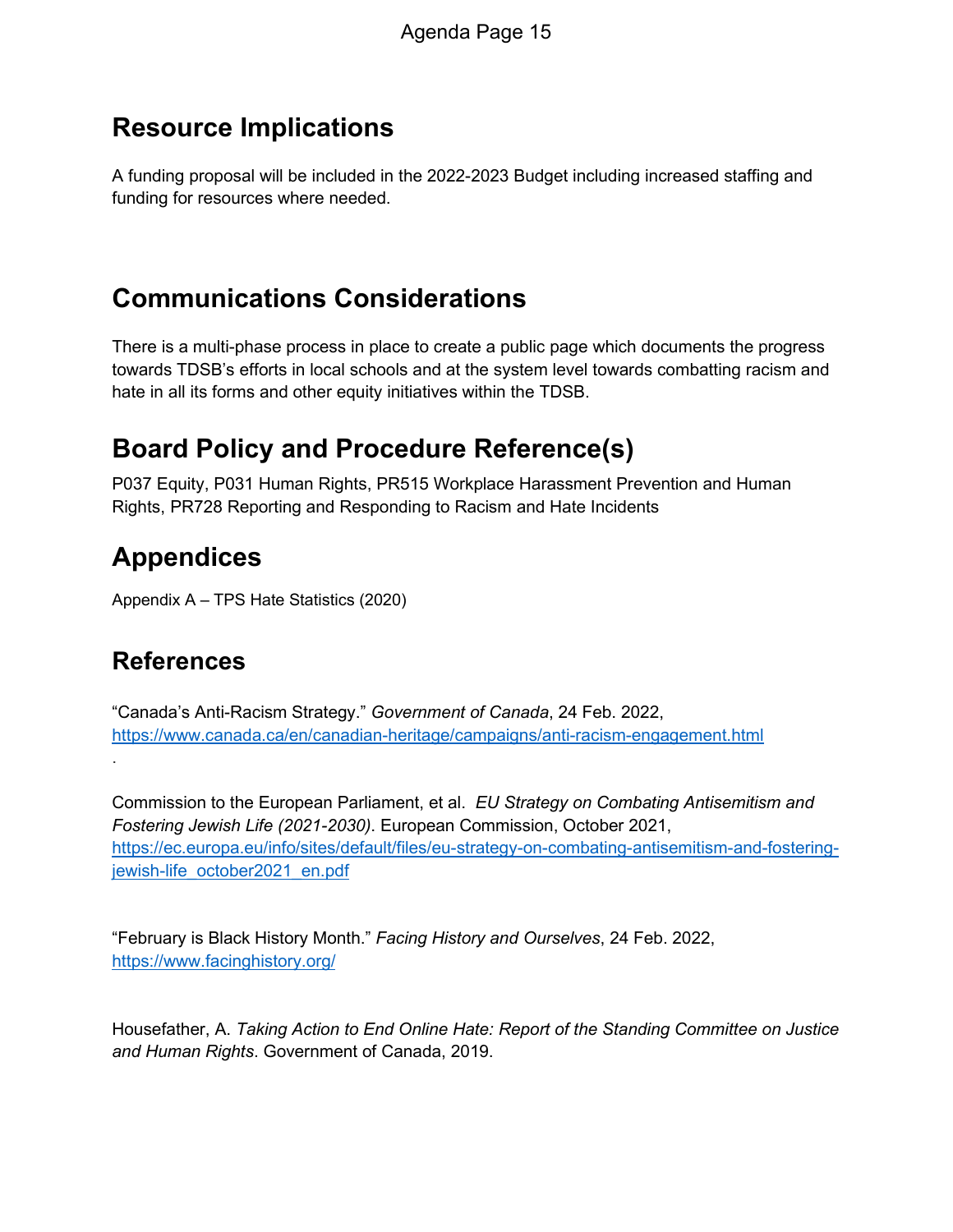James, C. E., & Turner, T. *Towards Race Equity in Education: The Schooling of Black Students in the Greater Toronto Area.* York University, 2017, https://edu.yorku.ca/files/2017/04/Towards-Race-Equity-in-Education-April-2017.pdf

Kaur Gabi, M. *Literature Scan on Best Practices to Prevent Peer on Peer Violence and Hate*. TDSB Research Department, 2022.

Moreau, G. *Police-Reported Crime Statistics in Canada, 2020*. Statistics Canada, 2020, https://www150.statcan.gc.ca/n1/en/pub/85-002-x/2021001/article/00013 eng.pdf?st=wnaqK9Mw

Milmo, D. 'Nastier Than Ever': Have COVID Lockdowns Helped Fuel Online Hate? *The Guardian Newspaper*, 19 Oct. 2021, https://www.theguardian.com/uknews/2021/oct/19/nastier-than-ever-COVID-lockdowns-rise-online-hate

"The Government of Canada Concludes National Summit on Islamophobia." *Government of Canada*, 25 Feb. 2022, https://www.canada.ca/en/canadian-heritage/news/2021/07/thegovernment-of-canada-concludes-national-summit-on-islamophobia.html

Wells, K. "How Can Schools Support LGBTQ2 Students?" *Ed Can Network*, 16 Oct. 2018, https://www.edcan.ca/articles/how-can-schools-support-lgbtq2-students/

## **From**

Director of Education, Colleen Russell-Rawlins, Colleen.Russell-Rawlins@tdsb.on.ca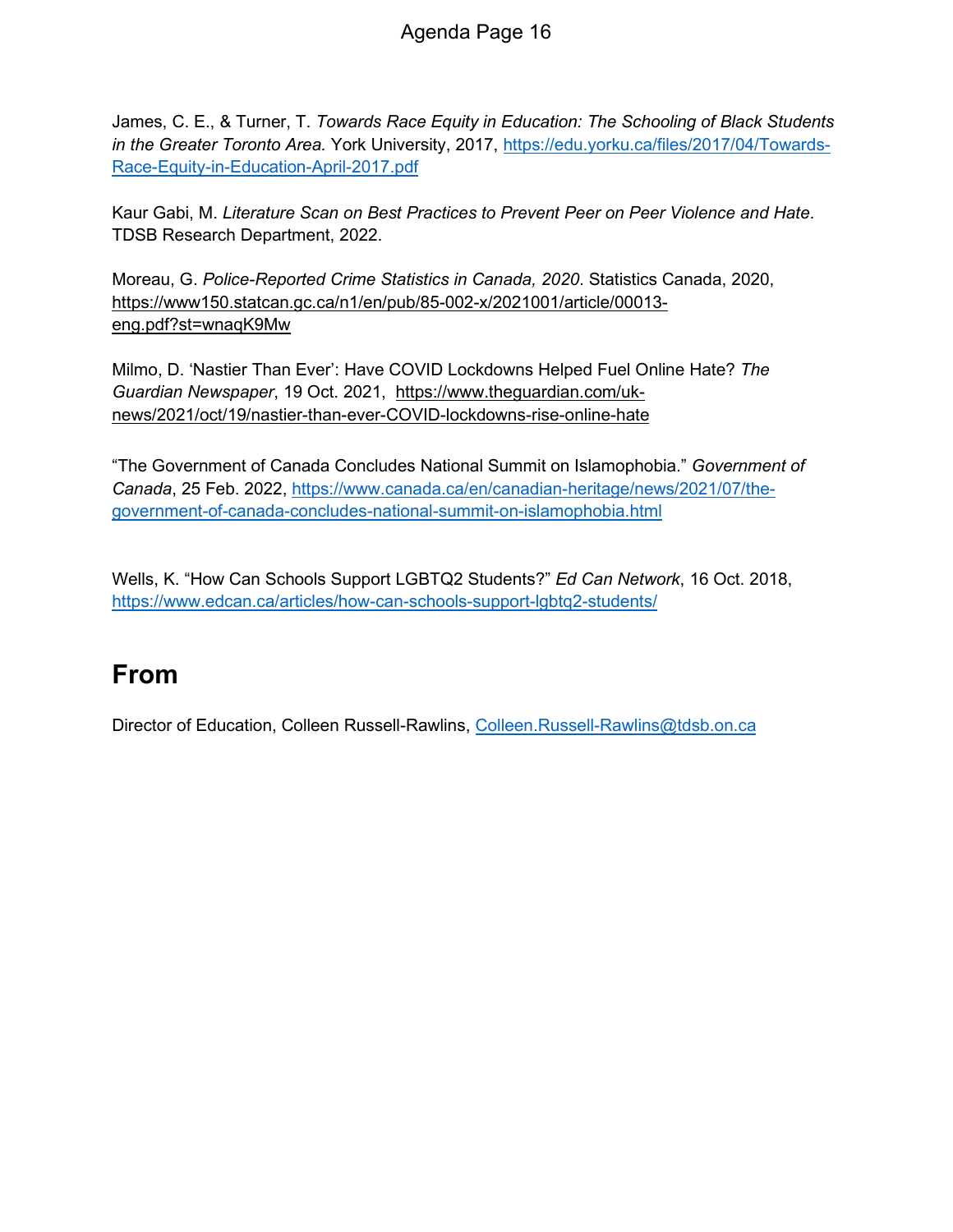#### APPENDIX A

#### **Toronto Police Services Reported Hate Crimes 2020**

The below data sets represent victim groups with more than 5 reported incidents. Due to COVID and delays in data reporting, the Toronto Police Service (TPS) data reflects their latest release of data which is only from 2020.